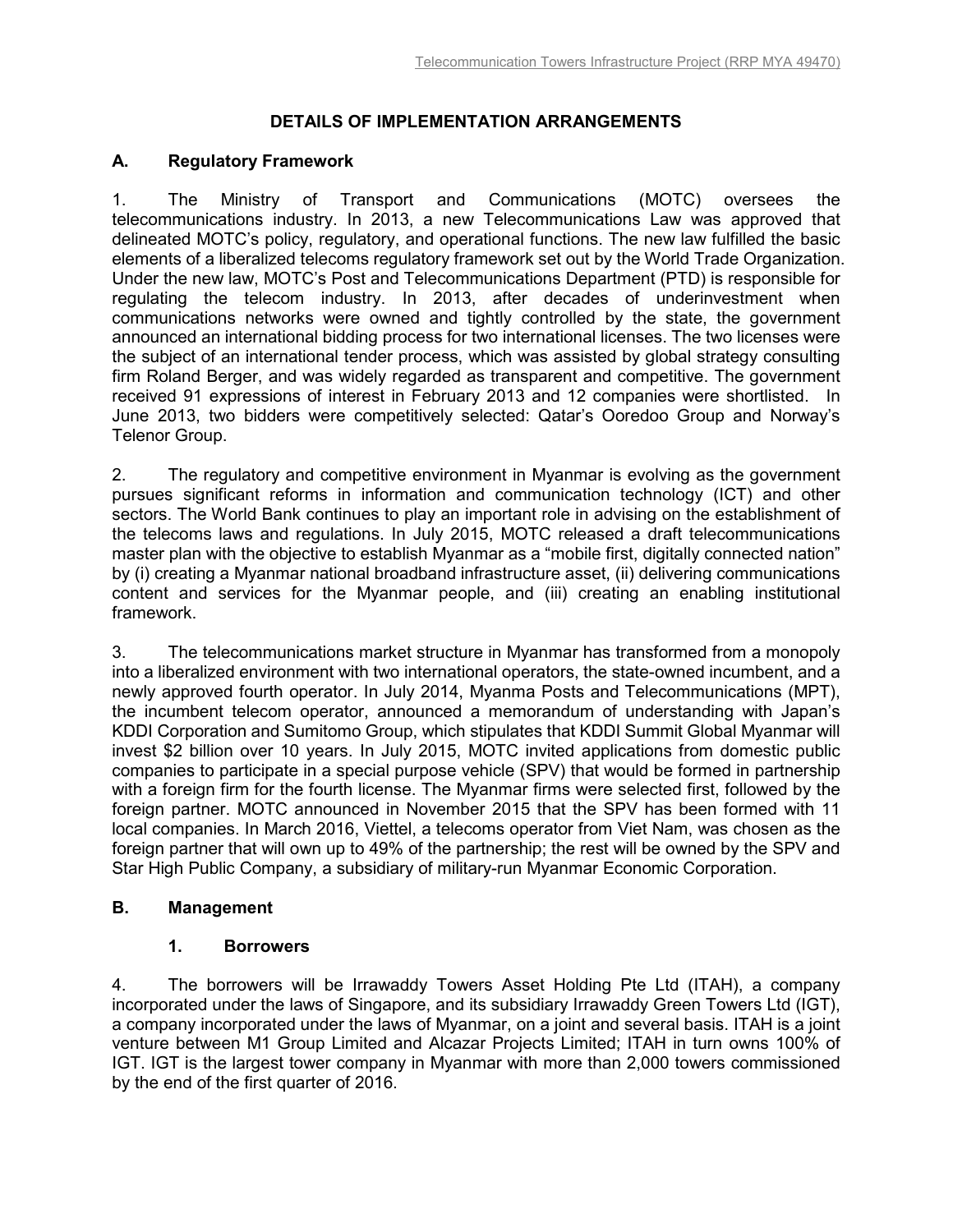### CONFIDENTIAL INFORMATION DELETED

# **2. Sponsors**

5. M1 Group Limited, registered in Dubai International Financial Center, is a holding company with interests in telecommunication, real estate, aviation, retail, energy, and transportation.

# CONFIDENTIAL INFORMATION DELETED

6. Alcazar Projects Limited, registered in the Cayman Islands and wholly owned by the family of Maroun Semaan, was established to develop and invest in the tower business in Myanmar.

# CONFIDENTIAL INFORMATION DELETED

# **C. Project Structure and Operation Arrangements**

8. **Tower infrastructure rollout.** Up to 5,000 telecom towers will be deployed across the country.

#### CONFIDENTIAL INFORMATION DELETED

9. Construction of a telecom tower consists of three main parts: civil works, tower infrastructure, and power solutions.

#### CONFIDENTIAL INFORMATION DELETED

In commissioning more than 2,000 towers by the end of the first quarter of 2016, IGT built up a strong network of suppliers across the value chain that will enable it to rollout new towers rapidly and in a cost-effective manner.

#### 10. **Tariff structure.**

#### CONFIDENTIAL INFORMATION DELETED

12. **Co-location potential.** Unlike in more developed markets, the new international telecom operators in Myanmar, Telenor and Ooredoo, chose the "tower company model" to deploy its telecom network from day 1. Under this model, the telecom operator outsources the construction, operation, and maintenance of its towers to a third-party tower company, and installs its equipment on towers owned and operated by the tower company. The tower company constructs and manages tower infrastructure, which is leased to telecom operators under long-term contracts. This business model allows faster deployment cycles to meet the aggressive rollout targets and achieve cost efficiencies by sharing tower infrastructure with other telecom operators.

13. Tower sharing has numerous advantages, including (i) increasing the telecom operator's ability to roll out services quickly across larger areas; (ii) increasing efficiencies for the industry as a whole as overall industry capital expenditure and operational expenditure, such as power, ground rent, and security, are shared by all tenants; (iii) improving service quality since telecom operators are able to create denser networks using more shared towers; and (iv) alleviating the